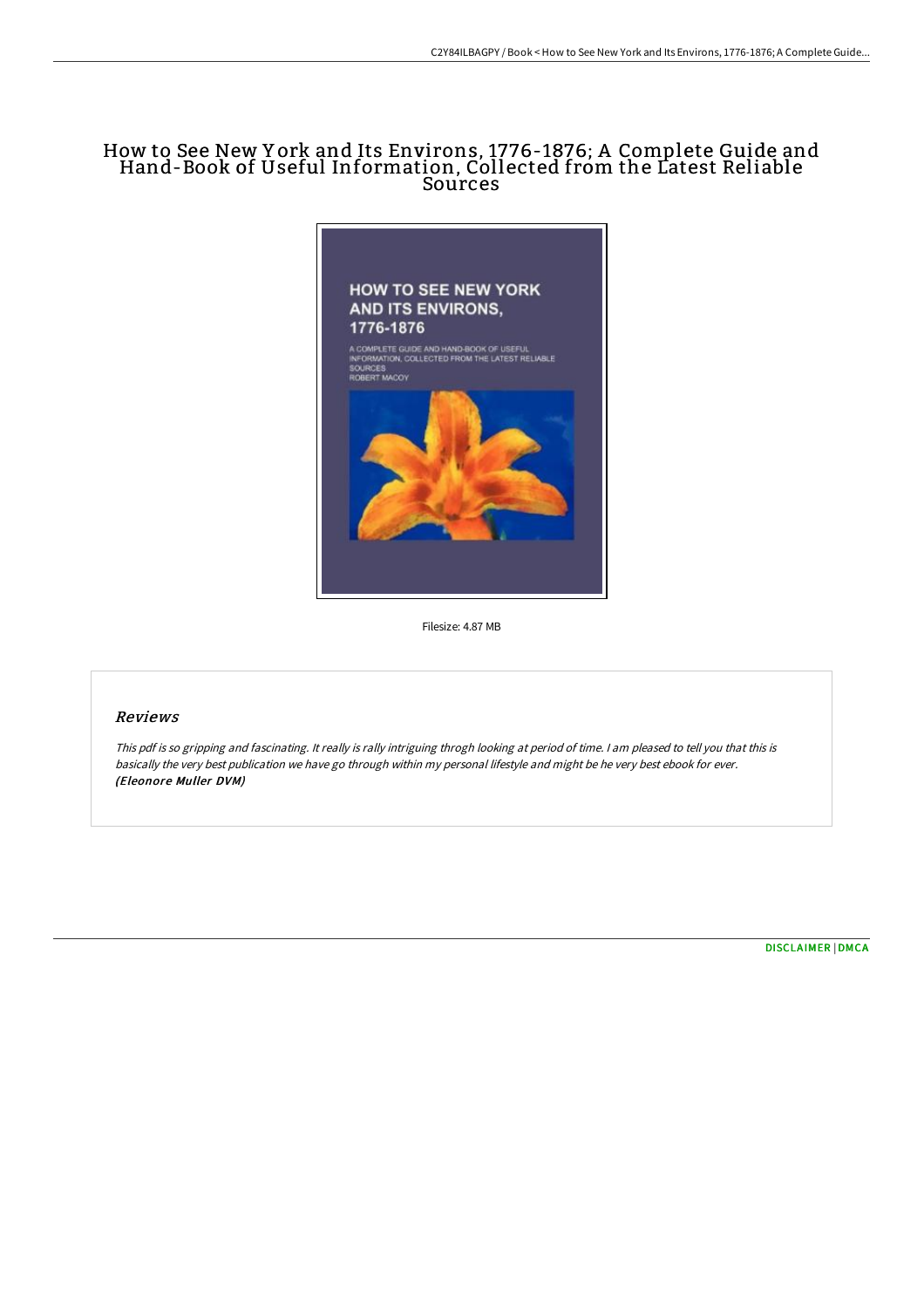### HOW TO SEE NEW YORK AND ITS ENVIRONS, 17 76-1876; A COMPLETE GUIDE AND HAND-BOOK OF USEFUL INFORMATION, COLLECTED FROM THE LATEST RELIABLE SOURCES



To read How to See New York and Its Environs, 1776-1876; A Complete Guide and Hand-Book of Useful Information, Collected from the Latest Reliable Sources PDF, remember to refer to the web link below and save the ebook or have access to additional information which might be highly relevant to HOW TO SEE NEW YORK AND ITS ENVIRONS, 1776-1876; A COMPLETE GUIDE AND HAND-BOOK OF USEFUL INFORMATION, COLLECTED FROM THE LATEST RELIABLE SOURCES ebook.

Rarebooksclub.com, United States, 2012. Paperback. Book Condition: New. 246 x 189 mm. Language: English . Brand New Book \*\*\*\*\* Print on Demand \*\*\*\*\*.This historic book may have numerous typos and missing text. Purchasers can download a free scanned copy of the original book (without typos) from the publisher. Not indexed. Not illustrated. 1875 Excerpt: Fifth Avenue, a white marble structure. A few doors above is the Hoffman House, which is kept on the European plan. On a triangular plot of ground in front of this hotel stands a granite monument, erected in 1857, in honor of general William Worth, of Mexican-war celebrity. The Madison Avenue Church is located on the east side of the square, and on the same side, at the corner of Twenty-sixth Street, is the Union League OlubHouse, erected by Mr. Leonard St. Jerome. The block enclosed by Twentysixth Street, Fourth Avenue, and Twenty-seventh Street, and Madison Avenue, is P. T. Barndm s renowned Hippodrome, which of late has been known as Gilmore s Concert Garden. Here, in Madison Square, Madison Avenue, FiGh Avenue s great-est rival, has its beginning. Passing west along Twenty-third Street to Sixth Avenue, Booth s Theatre, of Concord granite and in the Renaissance style, will be observed. It will seat an audience of three thousand. On the opposite corner is the new Masonic Temple, one of the finest edifices in New York, and which is devoted to Masonic purposes. It is of granite, and its construction cost more than a mil lion dollars. Its frontage on Twenty-third Street is one hundred and fifty-nine feet, and its hight to the cap-stone is ninety feet. The principal entrance, on Twenty-third Street, is through a Doric portico. On each side of the entrance there is a bronze column of the Egyptian order, emblematical of Strength...

Read How to See New York and Its Environs, 1776-1876; A Complete Guide and Hand-Book of Useful [Information,](http://www.bookdirs.com/how-to-see-new-york-and-its-environs-1776-1876-a.html) Collected from the Latest Reliable Sources Online Download PDF How to See New York and Its Environs, 1776-1876; A Complete Guide and Hand-Book of Useful [Information,](http://www.bookdirs.com/how-to-see-new-york-and-its-environs-1776-1876-a.html) Collected from the Latest Reliable Sour ces